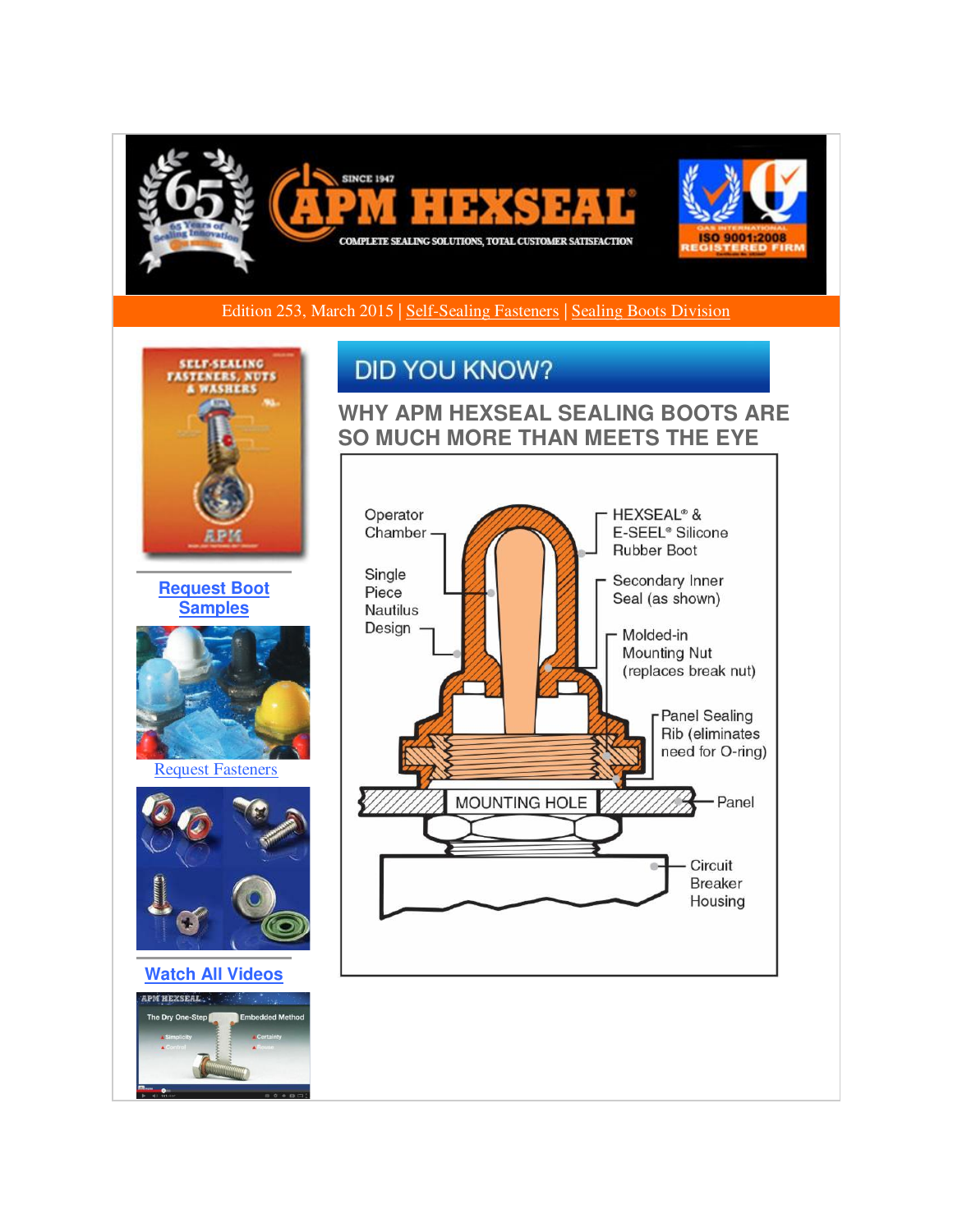

### [Download Literature](http://r20.rs6.net/tn.jsp?f=001F7_sQLsil2j3YSZxYuA38d0Jc9o4TsE4hpdnNM73fVpZqjMlTG_Fb7IcgxNoI8baAfep289TbeHTktNEAsLrMpy7KpZ2dHApZJNH_tG0_JxlH-Cro_2TE403gNYt7OBV9M3lguEt2F79PiXV9eOLrYjtpLvopxO8C710Vfd5uynFQ3qFDdv9QL7B6h7-QokrMy9retKJCfXdsq4Oz2UNoEg0nqp-aE90o-Qf7HO3rS3ubOPhKKPyRQgkvLt0z5HEiT_dvvK8zn72D-k233hWNwiLnZnz--18&c=gD97iFhRrQljSUcdSaDjiBGEfGT4H2W4iw0a7KCmtqKa4IbrYwdovg==&ch=XQ6PfvKhR18sDlocYJBpBQdvpSH38zNnVmT8n_QrNYQ6gOsDIjsn4A==)





### **Toll Free:**  800-498-9034

**Email:** [info@apmhexseal.co](mailto:info@apmhexseal.com) [m](mailto:info@apmhexseal.com)







On the surface, the HEXSEAL and E-SEEL sealing boots look pretty basic and simple. Look underneath and you'll see there's so much more technology to it than you would first uncover. APM's toggle-actuated style boots (diagram shown above), for

example, are molded from a high tear-strength silicone rubber bonded to a built-in mounting nut. Each encloses the base of the breakers bushing and forms a watertight and dust-tight seal against the front panel surface.

| <b>SPECIFICATIONS</b>                                                                                                                                          |
|----------------------------------------------------------------------------------------------------------------------------------------------------------------|
| Material HEXSEALS: Silicone rubber conforms to ZZ-R-765<br>Class III, GR 50 (unless otherwise specified).<br>E-SEELS: Silicone rubber polymer type ASTM D 1418 |
| Mounting Nut HEXSEALS: Brass, nickel-plated<br>E-SEELS: Brass, black-oxide                                                                                     |
| <b>Temperature RangeHEXSEALS: -94°F to +400°F (-70°C to +204°C)</b><br>E-SEELS: -80°F to +400°F (-62°C to +204°C)                                              |
| Enclosure ProtectionNEMA/UL/ULC Types 1, 2, 3, 3S, 3R, 4, 4X, 6P, 12, 13;<br>IEC IP66/IP68                                                                     |
| Exceeds 15 psi internal and 1500 psi external<br>Pressure Range                                                                                                |
| <b>Operational Life 100,000 actuations (minimum)</b>                                                                                                           |
|                                                                                                                                                                |
| Salt spray, sunlight, ozone, weather, fungus, and most<br>Resistant to<br>acids and lubricating oils                                                           |
| Military Specs*Most HEXSEALS meet MIL-DTL-5423 (see selection charts)                                                                                          |
| <b>Agency Recognition UL &amp; ULC Recognized Component to UL Std. 50</b>                                                                                      |
| <b>Installation</b> Please see installation instructions on page 14                                                                                            |

### [Read more.](http://r20.rs6.net/tn.jsp?f=001F7_sQLsil2j3YSZxYuA38d0Jc9o4TsE4hpdnNM73fVpZqjMlTG_Fb6ECgaMKegUx4I5u7jXd5PT608hjCU8QPbEUH7MctnBui7kUWXGbkSMJH-cgKG5VQDczJHSfEs0CTAlmsLfbXipBUjdj1BkDhUUoLtY0s-8QfgMmyXrTQYug57w3IddD5Y0T02mXTmDggeDG4bhliauJkPybo88EMKDvqNJM07OkoAYZ-V6WVoRDR7OcaGrqfsv2i0-stDU1s1vFG9JkT-mUU3ufb9TT6BPW77i_0zWcn_iA6UN4Y8ESmAWC_2BK6p_iQ0vxcwIsZb25f5VzIRDTsSwzfeZ--n-jBKcEZgKM&c=gD97iFhRrQljSUcdSaDjiBGEfGT4H2W4iw0a7KCmtqKa4IbrYwdovg==&ch=XQ6PfvKhR18sDlocYJBpBQdvpSH38zNnVmT8n_QrNYQ6gOsDIjsn4A==)

# **ASK APM**

# **"WHAT DIFFERENT STYLES OF CIRCUIT BREAKER BOOTS DOES APM HAVE?"**